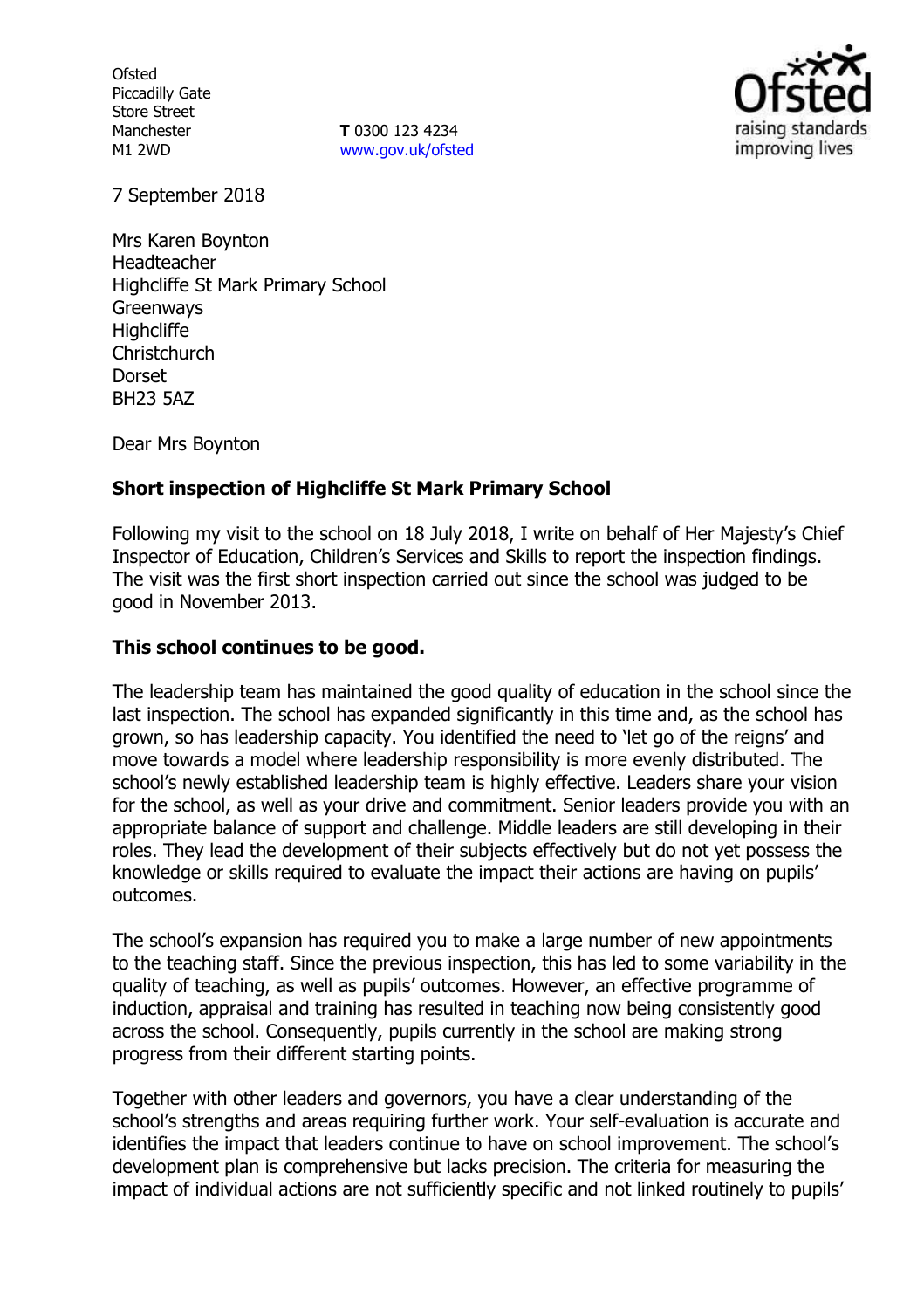

outcomes. This is slowing the pace of school improvement and restricting the ability of governors to hold leaders stringently to account.

Pupils' behaviour is good. They conduct themselves well around the school and at less structured times, for example at lunchtime. The vast majority of parents talk positively about the school and their children's experiences. Most feel that the expansion of the school has been handled well and that leaders have ensured the community ethos has been maintained.

At the previous inspection you were asked to further raise the quality of teaching through the use of effective questioning. Leaders have raised teachers' expectations and teachers now provide pupils with greater levels of challenge. Across the school, there has also been a focus on teaching staff using higher-order questioning to explore and deepen pupils' understanding. This has proved successful in raising the proportion of the most able pupils now working at greater depth.

Additionally, you were asked to further raise pupils' achievement in mathematics. Turbulence in teaching staff has slowed the pace of improvement in this area. Outcomes remain broadly in line with national averages. However, leaders' actions to improve the teaching of mathematics have not yet had the desired impact on the progress pupils make from their starting points. This is especially the case for middle prior-attaining pupils capable of working at greater depth. Raising outcomes for these pupils remains a priority in your school development plan.

# **Safeguarding is effective.**

A strong culture of safeguarding is evident throughout the school. This is underpinned by leaders and staff having an in-depth understanding of pupils' needs and vulnerabilities. The designated leader for safeguarding has ensured that all staff have received the appropriate level of training. Staff and governors spoken with during the inspection displayed a secure understanding of the school's policy and procedures. They were clear about the different signs of abuse they should be looking out for, as well as what they would do should they have any concerns.

Pupils feel safe. This is a view shared by nearly all parents who completed Ofsted's online survey, Parent View. Pupils say that bullying does sometimes happen. However, they are confident that any incidents would be dealt with effectively. The school has established strong partnerships with parents and a range of outside agencies.

The school's procedures for ensuring that it continues to meet statutory guidance lack rigour. As a result, there are gaps in leaders' understanding of the current requirements. At the time of my visit, the school's register of the checks made to ensure the suitability of staff to work with children did not meet statutory guidance. Additionally, not all of the statutory checks had been completed. Although you had rectified this by the end of the inspection, you recognise that systems to keep leaders and governors up to date with changes in the guidance need to be more robust.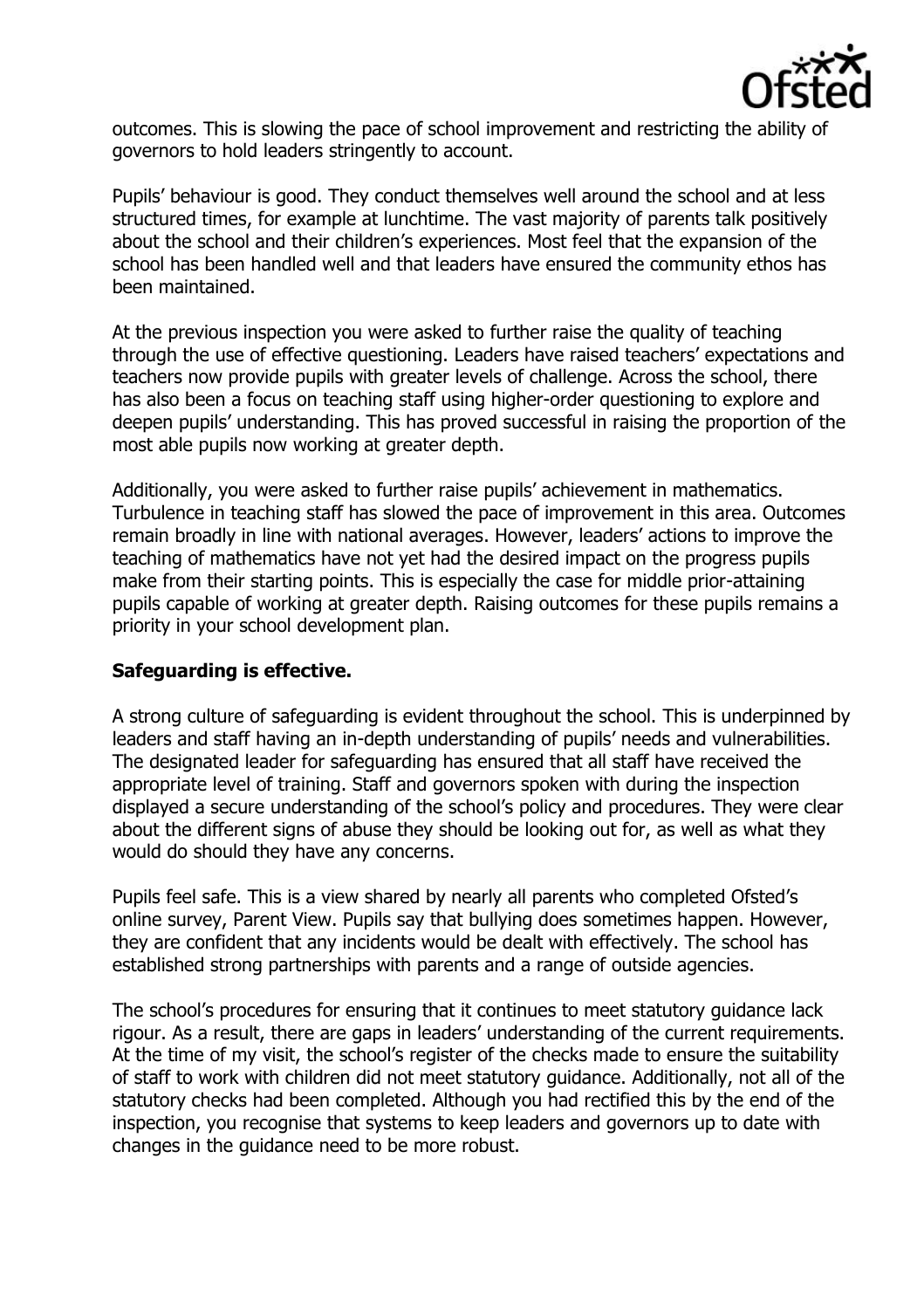

# **Inspection findings**

- $\blacksquare$  At the start of the day, we agreed the main areas of focus for the inspection. Firstly, as published assessment information was from the end of the previous academic year, we decided to look at the end-of-year outcomes for pupils currently in the school.
- Teachers' assessments and the work in pupils' books show that the majority of pupils in the school are making strong progress from their various starting points. The proportion of pupils assessed as meeting the expected standard in the Year 1 phonics screening check has increased from 2017. This is despite slightly weaker reading outcomes for this cohort at the end of early years.
- Teachers' assessments for the end of key stage 1 show that although outcomes are broadly in line with the 2017 national averages, they have declined since 2017. You have already examined the causes of this decline and provided evidence that this is the result of some weaker progress having been made by pupils historically. Your internal assessment information indicates that pupils are making much stronger progress this year. However, this progress is not yet enabling middle prior-attaining pupils to work at greater depth. This view is supported by the work in pupils' books.
- At key stage 2, reading continues to be a strength. In writing and mathematics, teachers' assessments and the work in pupils' books show that pupils make strong progress. This is especially the case for pupils working within the expectations for their age and the most able. As with key stage 1, middle prior-attaining pupils are not being routinely pushed on to reach the higher standards.
- Our second line of enquiry was to evaluate how effectively leaders are raising standards in writing across key stage 2, especially for boys. In 2016 and 2017, outcomes in writing were not as strong as those recorded in reading. This was, in part, due to the weaker progress made by boys when compared to girls.
- Middle leaders have identified boys' writing as a priority for the school. They built upon the strengths identified in the teaching of reading to develop more tangible links with pupils' writing. For example, teachers encourage pupils to include features used by published authors to improve their own writing. Teachers are also using class texts, such as 'Stig of the Dump' to provide pupils with engaging hooks which make them want to write. The school's focus on helping pupils develop stamina and resilience is having a positive impact on all pupils, but especially boys. This is now enabling pupils to better apply their skills and write at length across a range of curriculum subjects.
- $\blacksquare$  Published assessment information for 2017 showed that at the end of key stage 2, pupils with lower prior attainment, including those who have special educational needs (SEN) and/or disabilities, made less progress than other pupils nationally with similar starting points. We, therefore, agreed to consider these pupils as our next line of enquiry.
- All teachers see themselves as 'teachers of SEN' and, as such, responsibility for the progress their pupils make. Individual support plans which are appropriate and well matched to pupils' needs have been drawn up. Effective routines have been established for monitoring the implementation of these plans, the progress pupils make towards their individual targets and how well pupils transfer their skills in their classwork.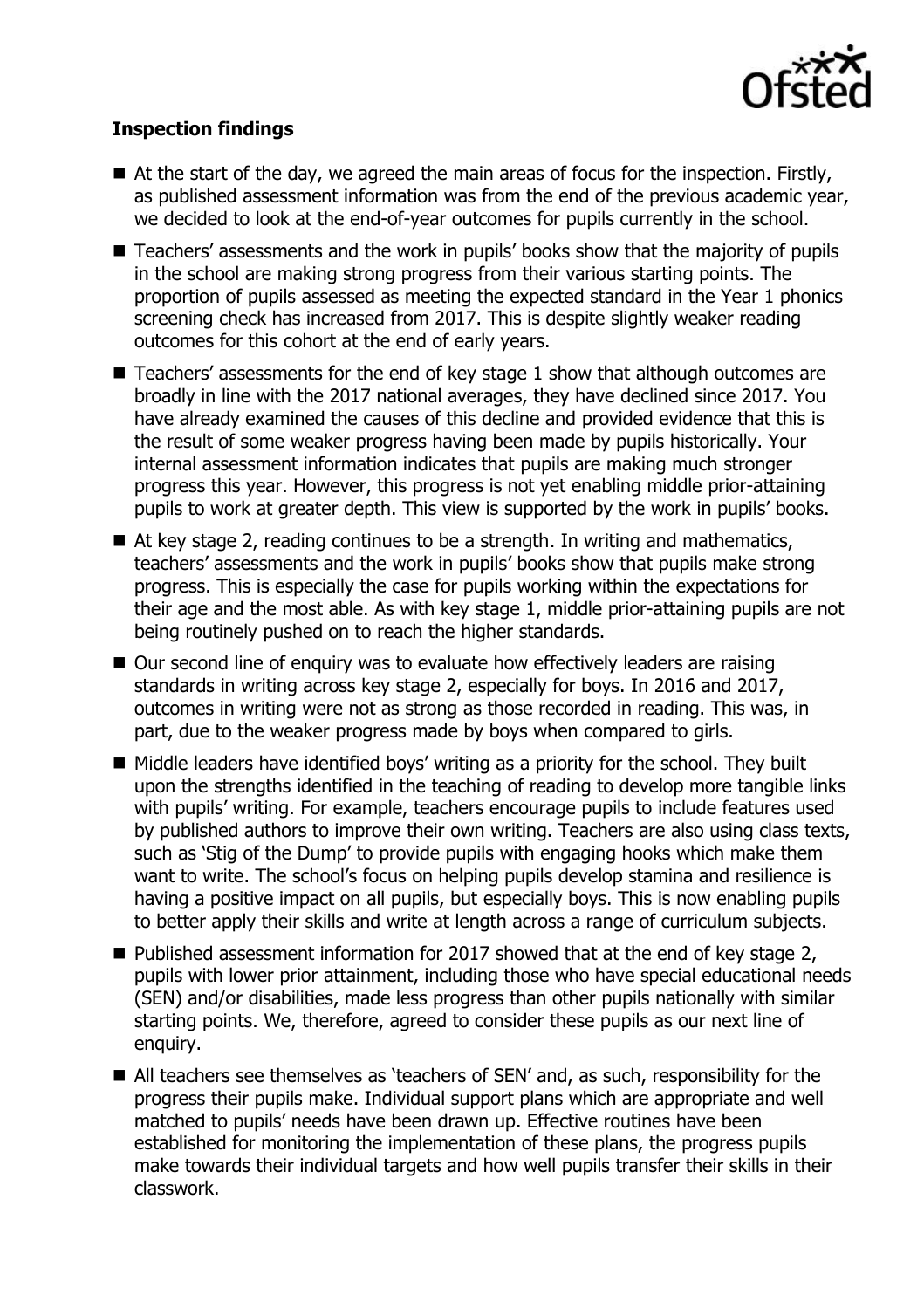

- Teaching assistants use their in-depth knowledge of pupils' needs to provide them with well-planned, one-to-one and small group sessions. These build pupils' selfesteem and provide pupils with the skills they require to participate in class-based learning. The school's strong provision for pupils with education, health and care plans is enabling pupils with more complex needs to access the curriculum and demonstrate what they know, understand and can do. As a result of effective provision, pupils who have SEN and/or disabilities make strong progress towards their personal targets.
- Our final inspection trail was to consider how effectively children who enter the school with knowledge and skills in line with those typical for their age are challenged to exceed expectations by the end of the year. Published assessment information shows that the proportion of children exceeding the writing early learning goal at the end of the Reception Year has been below the national average for the past three years. I wanted to check whether this represented sufficient progress from children's starting points.
- In early years, leaders have reviewed the teaching of writing so that it more precisely meets pupils' individual needs. Teachers have also considered the ways in which they can remove the obstacles that pupils face in their writing. For example, leaders have put in place a progressive approach to develop pupils' fine motor control. Children are supported at a level appropriate to their stage of development. This ranges from supporting children with their pencil grip to developing pupils' ability to write for sustained periods of time. This precise focus is raising the quality of children's writing, especially for those working at or above the early learning goal. Children's writing is valued, celebrated and displayed throughout the early years. In classrooms and outdoor areas, children are surrounded by high-quality writing. In this writing-rich environment, children see themselves as writers and make the most of the opportunities that teachers provide for them to develop their skills.

# **Next steps for the school**

Leaders and those responsible for governance should ensure that:

- across the school, teaching enables greater proportions of middle prior-attaining pupils to demonstrate knowledge, understanding and skills above those expected for their age
- middle leaders have the knowledge and skills they require to monitor the impact their actions are having on pupils' outcomes
- school development planning is focused on pupils' outcomes and contains precise information about how success is to be measured
- those responsible for safeguarding maintain an up-to-date understanding of statutory guidance and that the school's safeguarding checks and records continue to be compliant with this guidance.

I am copying this letter to the chair of the governing body, the director of education for the Diocese of Winchester, the regional schools commissioner and the director of children's services for Dorset. This letter will be published on the Ofsted website.